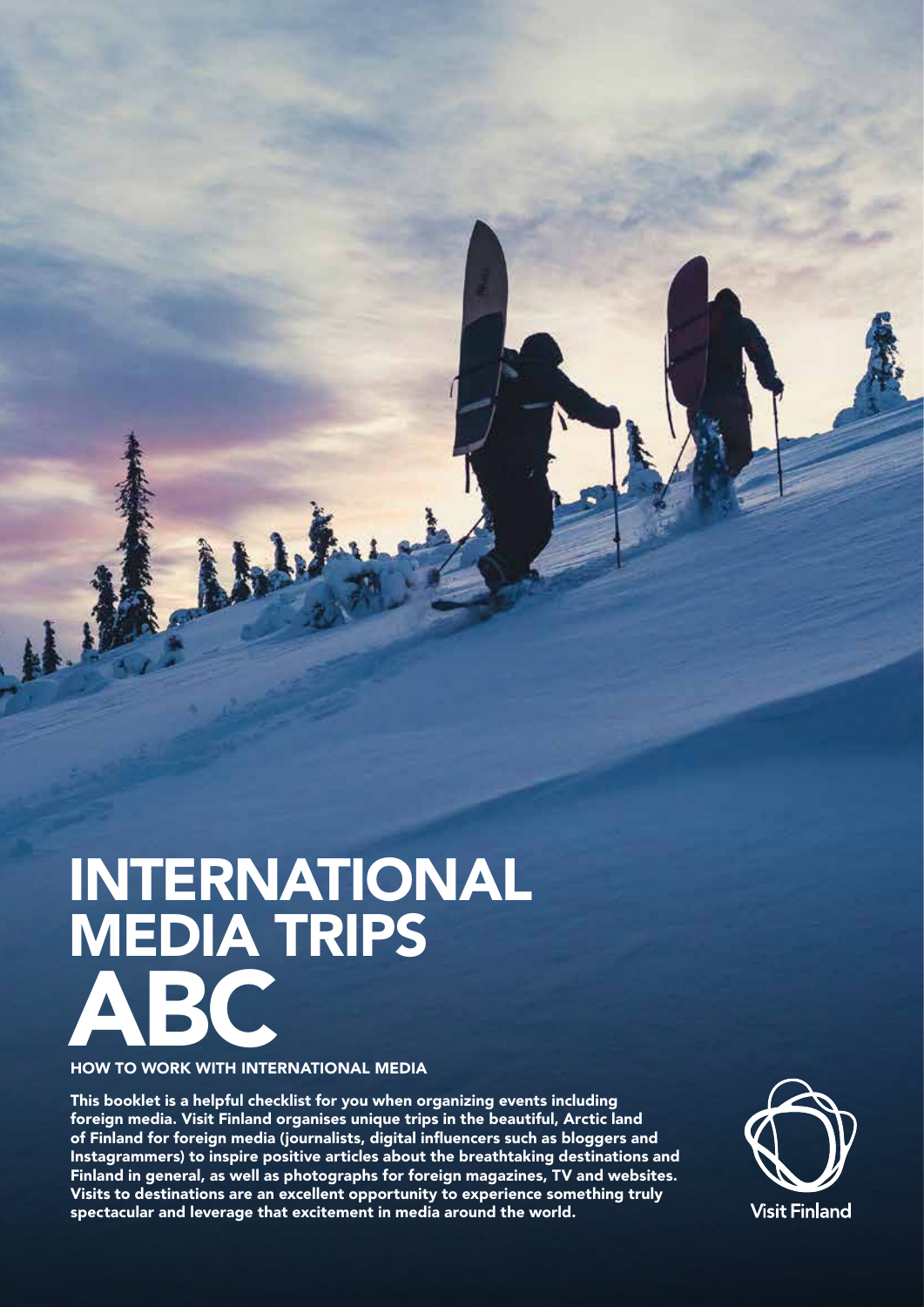PLEASE NOTE! You should give members of the press a different presentation than travel professionals. Travel professionals require more concrete information of the facilities, whereas media need more experiences and a chance to get the feeling of the place.





#### VISIT FINLAND PRESS TRIP PRINCIPLES:

Visit Finland will arrange the media representatives to your region, but the regional costs and arrangements (accommodation, meals, activities) will be taken care of by the local tourism organization or individual businesses, unless otherwise agreed.

Note: Some of the media requests arrive with a shorter notice. Prepare for ad hoc trips as well.

Share the details of the planned itinerary with length of the transportations, durations and level of difficulty, especially for outdoor activities (easy, medium, difficult). Be sure your day isn't full of strenuous activities!

Visit Finland arranges bigger group trips and invites relevant media to those trips and organizes individual press trips for media based on media requests.



# VISIT PREPARATIONS AND SCHEDULE

A preliminary schedule for the visit should be finished three months in advance, in order to facilitate potential changes and additions to the program.

Final program should be ready 2 weeks before the visit.

#### THINGS TO KEEP IN MIND WHEN SCHEDULING

Also, it doesn't hurt if you engage with the media representatives by following, liking and sharing their content. And always be flexible with the program.

Keep the program simple and let the media explore independently. Different kinds of media require different things, but at least 2-3 hours free time is required each day.

Think before: what makes your destination or business unique and different from other destinations and businesses?

The ideal group is about 6-10 people and single rooms are a must. Keep in mind that the story is the key – not products. If you are meeting people, make sure that they have interesting personalities. Meeting a hotel manager usually doesn't make a good story, unless the hotel has an exceptional story. Let the travellers experience for themselves how unique your location is. Let them feel exclusive.

That doesn't mean that the location shouldn't be open for individual travellers too. Just make sure the staff in different locations know about the media representatives and know what has been agreed with them. Always make sure that you have a stable Wi connection. If not available, carry a portable Wi-Fi device.

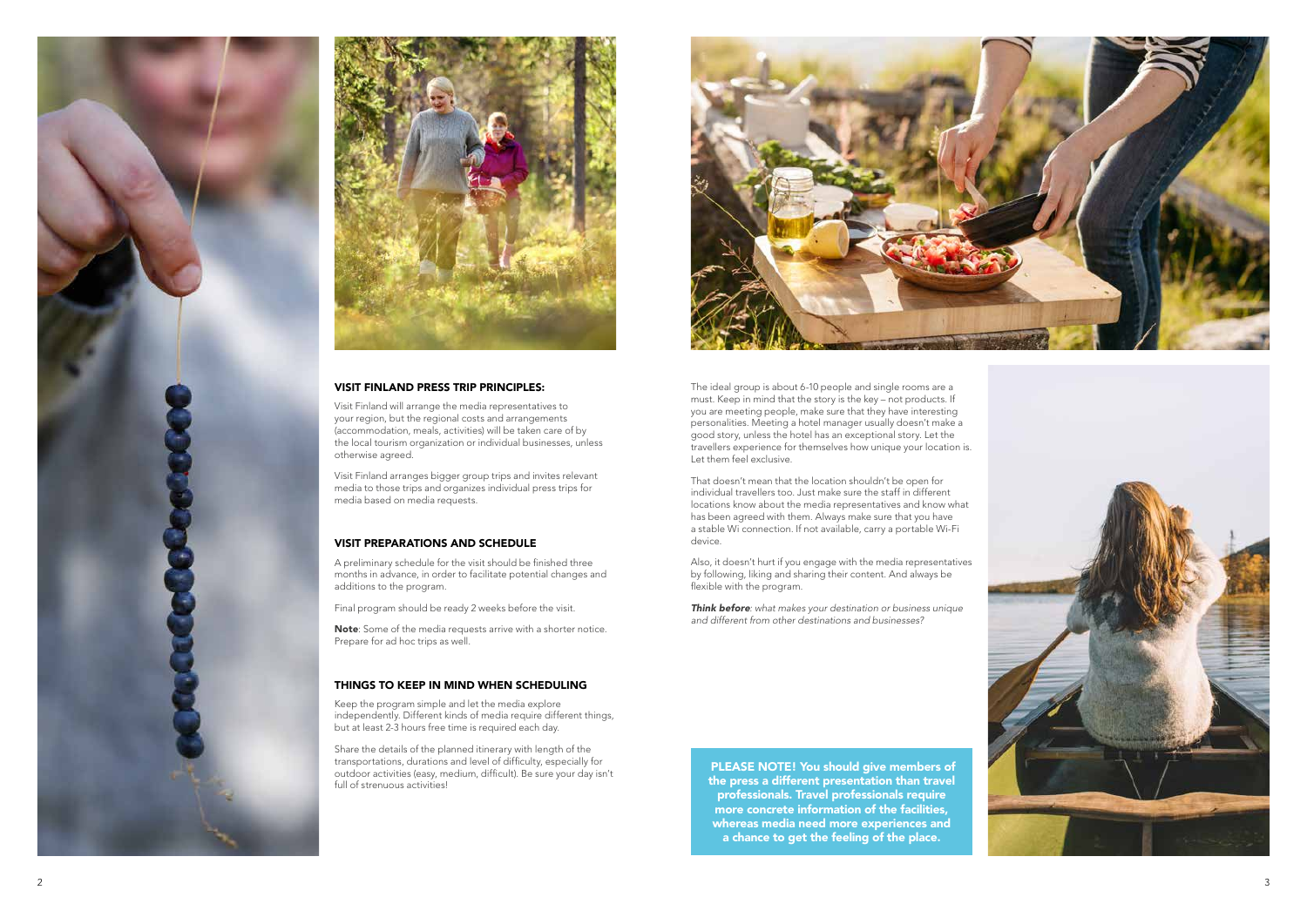# WORKING WITH DIFFERENT TYPES OF MEDIA

#### Traditional media

Traditional media and journalists are especially interested in the story behind the product, and are always looking for interesting characters to interview.

When planning the itinerary, try to include chances to interview locals to find good story angles.

Some journalists also take photos for their publications, which takes time as well.

Traditional media often require more information after their visit. Be available for pictures or more info (such as prices) after the visit, as stories could go live with very short notice.

The itinerary can be quite set, but try to leave some free time every day so that the journalists have time to catch up on their other work.

When planning the itinerary, try to think of places that will look good on camera.

#### TV & Radio

Filming permissions are very important. Make sure you know the permissions and restrictions on filming in your area and local businesses.

Radio journalists often produce most of their content while on the trip, remember to keep the program pretty loose.

TV crews require a loose program and ideally a fixer too to make sure the crew and production get as much out of their visit as possible. Car rental and a driver are usually appreciated. Remember to always discuss these matters beforehand with the crew and VF representatives so that all the necessary arrangements are in order.

TV crews require a lot of people to interview on screen, so think of relevant people who are comfortable being interviewed and filmed.

TV productions often don't have the resources for B-roll or aerial shots, so try to invest in some video material from your destination that the media can use.

When planning the itinerary, try to think of places that will look good on camera.

# Bloggers

Bloggers need free time to explore independently and experience things on their own. They are interested in meeting interesting people behind the experiences, but are mostly interested in publishing their own genuine experiences in different destinations.

The itinerary can be pretty loose, and it can include accommodation, means of transportation and suggestions on what to see. Meeting a local representative at least once is also appreciated.

Remember to make sure the destinations have a stable Wi-Fi connection. Invest in a mobile router for the bloggers to use, if necessary.

Engage with the bloggers on different social media channels as well. Follow them and like and share their content. Remember to add hashtags and the destination's social media channels to the program for the bloggers to use.

Remember that many bloggers are also interested in selling their content (such as photos and videos) for marketing purposes. Keep that in mind if your organization has specific content needs.

#### **Instagrammers**

Instagrammers primarily post photos to their Instagram channels, so their content is very visual.

A very detailed program is often not necessary, and the visit arrangements can consist of accommodation, means of transport, meals and suggestions of photogenic places. The focus on their trip is on very scenic spots and photos, and not on the background information of the locations.

As many Instagrammers are also interested in selling their photos, keep this in mind when discussing the trip arrangements, so that the Instagrammers can also take photos that meet your marketing needs.

Remember to tell the Instagrammers the hashtags of your destination and engage with them on your Instagram channel if you have one.

Remember to discuss your expectations for the visit with Visit Finland.

See separate pdf about working with instagrammers: www.visitfinland.fi/markkinointi-ja-myynti/pr-ja-mediatyo/

All media are used to being treated very well, and expect that from you too. You should treat them as your guests, but don't become their servant.

#### Germany

German media are used to being treated very well. The service German media receive should be stellar.

German media plan their upcoming articles in advance (usually already early in the year), so have the itinerary ready as early as possible in order to secure the best media to your destination.

#### China

For all activities, advise media on appropriate clothing and footwear for expected weather conditions. Keep in mind that Chinese travellers often have very different gear from the Finnish. Some outdoor activities might be challenging (such as cycling) as the Chinese media might not be that used to it.

Keep in mind that media representatives from mainland China can't rent a car in Finland or drive a snowmobile with their Chinese driver's license. All travel in Finland should include a host for them.

Media representatives from mainland China are not very used to individual travel so they need a hosted program and a host. Media representatives from Hong Kong are usually more used to independent travel and will appreciate chances to explore.

When exchanging business cards with Chinese guests, use two hands to give and accept the cards. This is a gesture of respect.

Shopping is a big part of Chinese tourism. Your guests will be interested to know what the most popular and typical souvenirs and specialities are from your area.

Chinese media are very flexible with trying local cuisine, and scheduled Chinese meals are not required. If possible, try to schedule a non-Finnish meal every four days to showcase cuisine in Finland.

#### France

French media are very interested in Finnish lifestyle, design and gastronomy. Remember to highlight Finnish nature and the relaxed atmosphere (and the cleanest air in the world!) which are big selling points in France.

French media are usually on vacation from mid-July to late August, and getting top tier media to join press trips is very difficult during that time. Bloggers and Instagrammers are usually more flexible with their schedules.

#### Japan

Japanese media representatives don't require Japanese meals every couple of days. Only include Japanese food if there is an interesting story behind the chef or restaurant, but otherwise keep the cuisine local.



# MARKET SPECIFIC NOTES

Media from the west expect to have the program very much in advance – you should have the dates and themes of the visit available several months in advance.

Media from big metropolises of the world have a very different experience of outdoor activities, and many typical Finnish outdoor activities (such as skiing or cycling) are sometimes considered strenuous and challenging. Remember to keep the activities easy enough for the visiting media. Consult Visit Finland before confirming the activities.

Media representatives from some markets are more used to independent travel than representatives from other markets (for example mainland China). Remember to consult Visit Finland to determine whether the group needs a host for the whole visit.

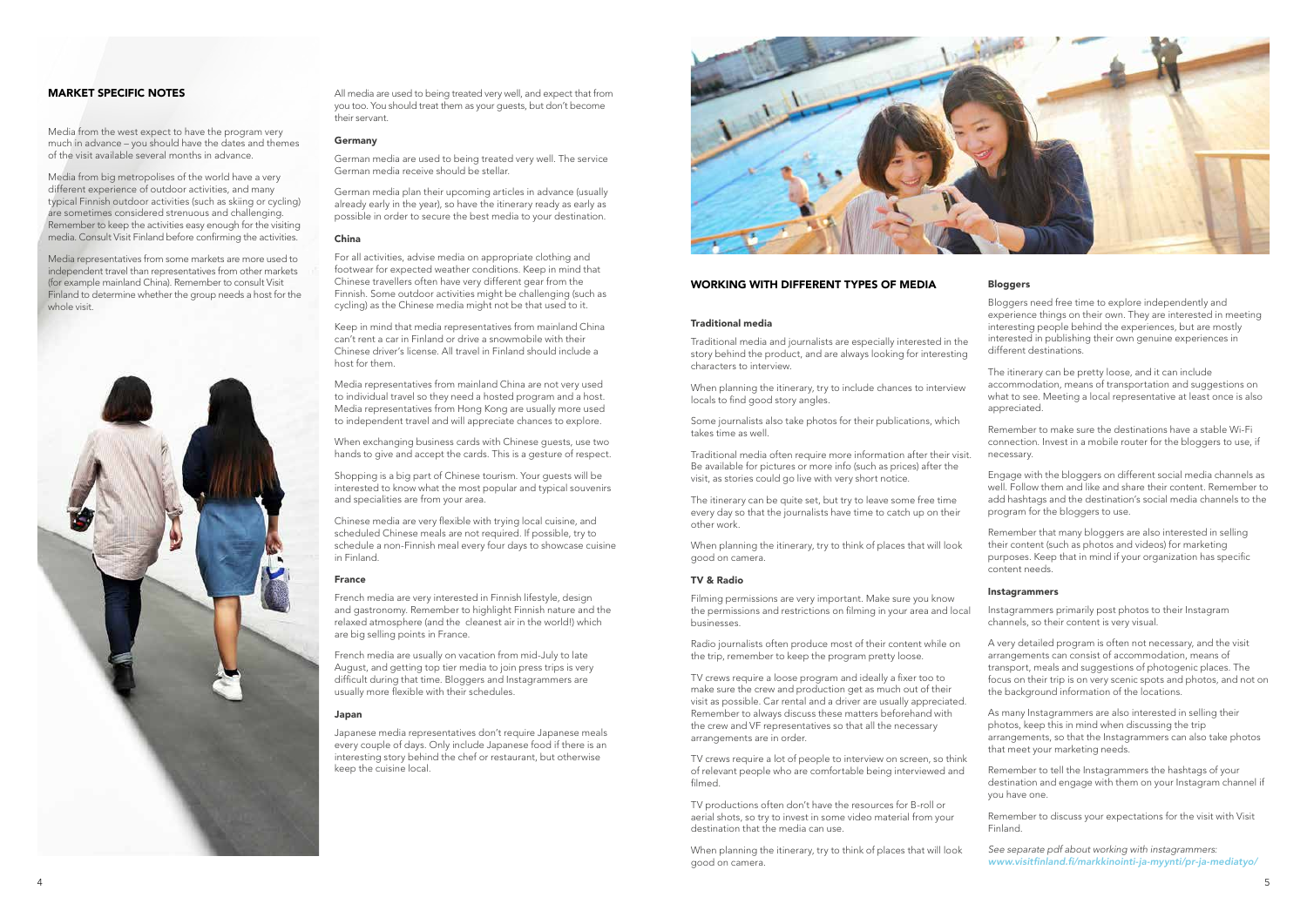





#### HOSTING MEDIA REPRESENTATIVES

# THINGS TO PAY SPECIAL ATTENTION TO DURING **HOSTING**

Provide media with the kind of service you normally offer your customers. You may, however, add something extra to make sure that the experience is memorable. Be prepared to provide background information and history on the surroundings and yourself. Please be prepared for any questions (e.g. how many foreign visitors have you had, from which countries, etc.). Stories are interesting.

Be a good host: be on time, be friendly, greet the group and introduce yourself. Give business cards, be chatty and act as the group's host. Let the group check out their surroundings, give them time – and provide Wi-Fi . Keep your guests informed: tell them about your product, your destination's accessibility, tell them about the region, its history and culture. Make your guests feel like the centre of your attention and be diplomatic about cultural differences. Don't discuss politics and instead focus on safety issues as well as degrees of difficulty, equipment and so on.



# MEALS

The visit to your destination is one part of a larger entity. Meals during the program are an important part of the experience and should be different each day. This means that you should coordinate any meals with other destinations.

- Pleasant surroundings: considerate hosts, aesthetic presentation, clearing used plates away quickly.
- Menu: talk the group through the menu (make note of any locally sourced ingredients).
- Serving alcohol is not absolutely necessary especially over lunch. Media representatives are often not big drinkers, but might enjoy a glass of wine over dinner, so serve both alcoholic and nonalcoholic drinks for dinner. It is OK to tell that only a certain number of drinks are included in the menu. The rest is on their own expense.
- Make sure that the dishes vary during the trip. Coordinate this in advance with the restaurants / catering included in the program.
- Service: Finns are used to self-service, but providing good service during meals gives a good impression.
- Local facts: invite a representative of the area to give an overall presentation of the services and destinations in the area, if this is not covered in the program.

# OBSERVE THE FOLLOWING TO ENSURE THAT YOUR GUESTS ENJOY THEIR MEALS:

# BROCHURE CONTENT AND PRICING INFORMATION

Provide guests with a media kit that includes up-to-date information in English or some other language (not Finnish, however). (Please note: use English for Hong Kong and Chinese for mainland China). The kit may include: press releases, fact sheets about the company, company history, brochures, mentions of any awards or other acknowledgements, high resolution images and videos of your product, company logo, list of company management and contact details. Offer to mail this material, if necessary. Please pay attention to the quality of your photographs!

If you wish to give your guests presents, please avoid heavy or large objects. Books of different destinations are a nice gesture, but most likely will go unread.

The material should include the prices of your products and/ or services (according to target group) or at least approximate prices, e.g. the price spread during the summer season.

You can place the materials on a table, for instance, so it's available for those who want additional information. However, it is more important to reach out to the group participants afterwards to provide links and prices for specific products.



- Dinner is a great time for an informal presentation or speech about the destination, but remember to keep it very informal and conversational. Media representatives are not interested in heavy presentations with slides.
- Dietary restrictions: find out any dietary restrictions in advance, and discreetly enquire who the special meal is for on the day.
- Religious/ethnic dietary restrictions: find out any religious dietary restrictions and preferences in advance (Chinese people, Indians, Muslims, Jews, etc. in particular).
- Feedback: ask the group to provide feedback on the meal and the overall experience.
- No need for Asian style food unless there is some special story or reason behind it. Japanese and Chinese media want to eat local food during their trips.
- It's recommended to end the dinners by 10 pm, as many journalists have to work in the evenings.

Typically, the articles will be published within a couple of months after the visit, but sometimes the coverage doesn't appear until a year later to target the next season. Visit Finland willsend you the articles as soon as they have been published and we encourage you to share online articles in particular to your partners and on your channels.

# POST-TRIP SERVICES AND FEEDBACK TO VISIT FINLAND

If any information requested by the guests is not readily available, you should provide this information afterwards via e-mail or otherwise You may also use this opportunity to thank the guest for their visit.

Respond promptly to any enquiries by the participants. Visit Finland is glad to receive any feedback on the visit: whether you have had an increase in the number of customers from the target segment in question, etc.